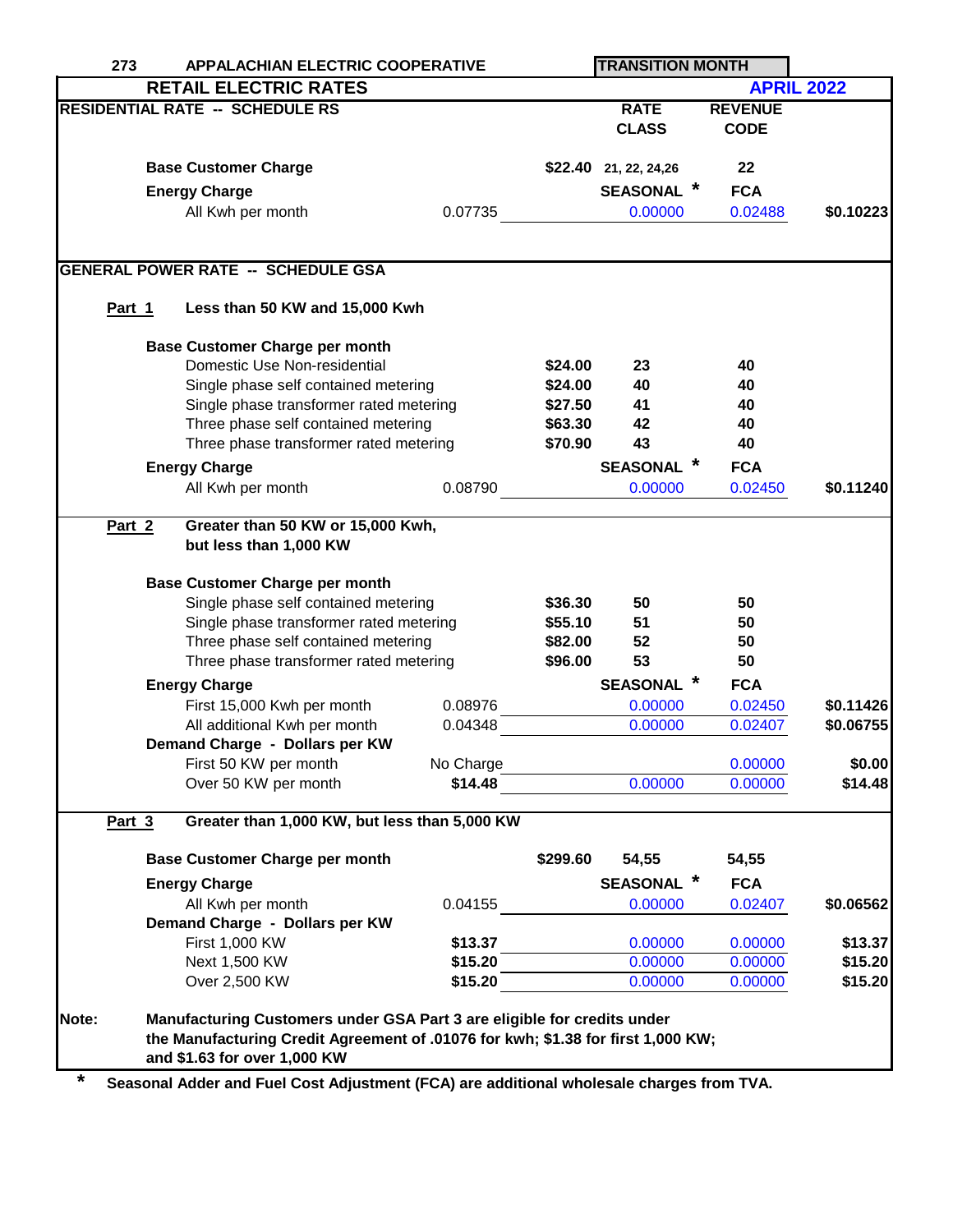| 273                       | <b>APPALACHIAN ELECTRIC COOPERATIVE</b>                         |                     |              |                  | <b>TRANSITION MONTH</b>   |                 |                          |
|---------------------------|-----------------------------------------------------------------|---------------------|--------------|------------------|---------------------------|-----------------|--------------------------|
|                           | <b>RETAIL ELECTRIC RATES</b>                                    |                     |              |                  |                           |                 | <b>APRIL 2022</b>        |
|                           |                                                                 |                     |              |                  |                           |                 |                          |
| <b>SCHEDULE LS</b>        |                                                                 |                     |              |                  |                           |                 |                          |
|                           | <b>Street - Traffic - Athletic Field Lighting</b>               |                     |              |                  | 72-73-74                  | 72-73-74        |                          |
| Part 1                    | <b>Base Customer Charge per month</b>                           |                     |              | \$23.00          |                           |                 |                          |
|                           |                                                                 |                     |              |                  |                           |                 |                          |
|                           | <b>Energy Charge</b>                                            |                     |              |                  | <b>SEASONAL</b>           | <b>FCA</b>      |                          |
|                           |                                                                 |                     | 0.04740      |                  | 0.00000                   |                 | \$0.07228                |
|                           | All Kwh per month<br><b>Facility Charge</b>                     |                     |              |                  |                           | 0.02488         |                          |
|                           | The annual facility charge shall be 16 percent of the installed |                     |              |                  |                           |                 |                          |
|                           | cost and shall be billed at one-twelfth part each month.        |                     |              |                  |                           |                 |                          |
| Part 2                    | <b>Outdoor Lighting for Individual Customers</b>                |                     |              |                  | 77-78                     | 77-78           |                          |
| $R -$                     | <b>RESIDENTIAL</b>                                              |                     |              |                  |                           |                 |                          |
| $C -$                     | <b>COMMERCIAL</b>                                               |                     |              |                  |                           |                 |                          |
| $SL -$                    | <b>STREET LIGHT</b>                                             |                     |              | <b>Lamp Size</b> | Rated                     | <b>Facility</b> | <b>Monthly</b>           |
| <b>Available Services</b> |                                                                 | Code                | <b>Watts</b> | <b>Lumens</b>    | kWh                       | Charge          | Rate                     |
|                           | Not Available Mercury Vapor                                     | VL01                | 175          | 7,650            | 70                        | 3.42            | \$8.48                   |
| Not Available             |                                                                 | <b>VL02</b>         | 400          | 19,100           | 155                       | 5.12            | \$16.32                  |
| Not Available             |                                                                 | VL03                | 1000         | 47,500           | 378                       | 9.88            | \$37.20                  |
| $R - C - SL$              | <b>High Pressure Sodium</b>                                     | VL <sub>04</sub>    | 100          | 8,550            | 42                        | 4.69            | \$7.73                   |
| $R - C - SL$              |                                                                 | <b>VL05</b>         | 250          | 23,000           | 105                       | 5.84            | \$13.43                  |
| $C - SL$                  |                                                                 | VL <sub>06</sub>    | 400          | 45,000           | 165                       | 7.32            | \$19.25                  |
|                           | Not Available Mercury Vapor                                     | VL07                | 175          | 7,650            | $70\,$                    | 3.43            | \$8.49                   |
| Not Available - Floods    |                                                                 | <b>VL08</b>         | 400          | 19,100           | 155                       | 5.12            | \$16.32                  |
| Not Available             |                                                                 | <b>VL09</b>         | 1,000        | 47,500           | 378                       | 9.88            | \$37.20                  |
| $C - SL$                  | <b>High Pressure</b>                                            | <b>VL10</b>         | 250          | 23,000           | 105                       | 7.74            | \$15.33                  |
| $C - SL$                  | Sodium-Floods                                                   | <b>VL11</b>         | 400          | 45,000           | 165                       | 7.32            | \$19.25                  |
| $C - SL$                  | <b>Metal Halide - Floods</b>                                    | <b>VL12</b>         | 1,000        | 110,000          | 380                       | 11.43           | \$38.90                  |
| $C - SL$                  |                                                                 | <b>VL13</b>         | 400          | 32,000           | 155                       | 10.93           | \$22.13                  |
| $R - C - SL$              | <b>Decorative Luminaire</b>                                     | <b>VL15</b>         | 175          | 7,650            | 70                        | 10.18           | \$15.24                  |
|                           | Does not include ATC Charges                                    |                     |              |                  |                           |                 |                          |
| <b>SL</b>                 | <b>HPS Mongoose</b>                                             | <b>VL16</b>         | 400          | 45,000           | 165                       | 13.95           | \$25.88                  |
| $R - C - SL$              | <b>HPS Decorative Luminaire</b>                                 | <b>VL17</b>         | 100          | 8,500            | 42                        | 10.18           | \$13.22                  |
| IR.<br>$R - C - SL$       | <b>LED - Open Bottom</b><br><b>LED-Decorative Utility Post</b>  | VL20<br><b>VL30</b> | 60<br>70     | 5,200<br>3,974   | 24<br>28                  | 6.51<br>14.03   | <b>\$8.24</b><br>\$16.05 |
| $R - C - SL$              | LEDMR-4050-MV (Bulb Only)                                       | <b>VL31</b>         | 50           | 6,250            | 20                        | 12.95           | \$14.40                  |
| $R - C - SL$              | <b>LED-Decorative Washington</b>                                | <b>VL32</b>         | 81           | 5,698            | 32                        | 19.99           | \$22.30                  |
|                           |                                                                 |                     |              |                  |                           |                 |                          |
|                           | $R^1$ - C - SL LED-FId 120W (250W Eq)                           | <b>VL40</b>         | 119          | 14,579           | 48                        | 9.07            | \$12.54                  |
| $C - SL$                  | LED-Fld 200W (400W Eq)                                          | <b>VL41</b>         | 199          | 23,067           | 80                        | 9.54            | \$15.32                  |
| $C - SL$                  | LED-Fld 350W (1000W Eq)                                         | <b>VL42</b>         | 349          | 29,037           | 140                       | 12.05           | \$22.17                  |
| $R - C - SL$              | LED-Rdwy 70W (175W Eq)                                          | <b>VL50</b>         | 72           | 7,829            | 29                        | 7.27            | \$9.37                   |
| $C - SL$                  | LED-Rdwy 140W (250W Eq)                                         | <b>VL51</b>         | 138          | 15,520           | 55                        | 8.71            | \$12.69                  |
| $C - SL$                  | LED-Rdwy 210W (400W Eq)                                         | <b>VL52</b>         | 208          | 23,250           | 83                        | 7.94            | \$13.94                  |
| $C - SL$                  | LED-Rdwy 270W (1000W Eq)                                        | <b>VL53</b>         | 274          | 30,491           | 110                       | 9.39            | \$17.34                  |
| $C - SL$                  | <b>LED-Interstate 210W Med</b>                                  | <b>VL60</b>         | 206          | 20,381           | 82                        | 10.91           | \$16.84                  |
| $C - SL$                  | <b>LED-Interstate 210W Wide</b>                                 | <b>VL61</b>         | 206          | 20,316           | 82                        | 10.91           | \$16.84                  |
| $C - SL$                  | <b>LED-Interstate 250W Med</b>                                  | <b>VL62</b>         | 245          | 24,299           | 98                        | 11.44           | \$18.52                  |
| $C - SL$                  | <b>LED-Interstate 250W Wide</b>                                 | VL63                | 245          | 24,140           | 98                        | 11.44           | \$18.52                  |
|                           | <b>Energy Charge</b>                                            |                     |              |                  | $\ast$<br><b>SEASONAL</b> | <b>FCA</b>      |                          |
|                           | All Kwh per month                                               |                     | 0.04740      |                  | 0.00000                   | 0.02488         | \$0.07228                |

**\* Seasonal Adder and Fuel Cost Adjustment (FCA) are additional wholesale charges from TVA.**